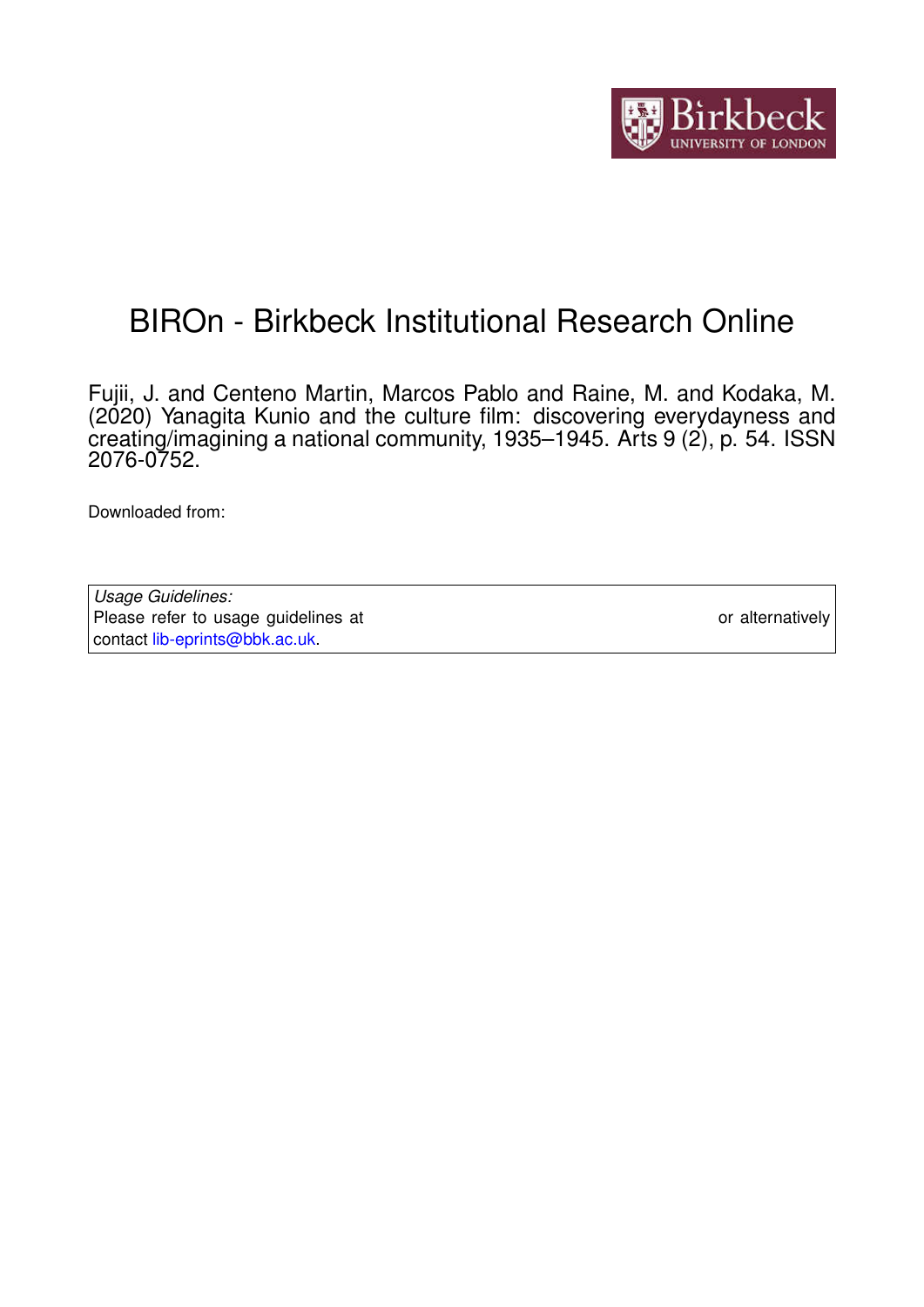



## *Article*

# **Yanagita Kunio and the Culture Film: Discovering Everydayness and Creating/Imagining a National Community, 1935–1945 †**

## **Jinshi Fujii**

Faculty of Letters, Arts and Sciences, Waseda University, Tokyo 162-8644, Japan; jinfujii@waseda.jp

† Translated by Michael Raine, Marcos P. Centeno-Martín, and Maiko Kodaka. This article was originally published as Fujii Jinshi. 2003. Yanagita Kunio to bunka eiga: Shōwa jyūnendai niokeru nichijōseikatsu no hakken to kokumin no sōzō. In *The Politics of Cinema* (Eiga no seijigaku). Edited by Hase Masato and Nakamura Hideyuki. Tokyo: Seikyūsha, pp. 265–301. This translation is printed by permission of the original publisher. The author discusses the conflicted definition of "culture film" (*bunka eiga*) in relation to Japanese folklore studies (*minzokugaku*). Those fields are referred to by their English translations throughout this article. All names in the text are given in Japanese order (family name first) with the exception of the author attribution above.

Received: 11 February 2020; Accepted: 2 April 2020; Published: 26 April 2020

**Abstract:** In wartime Japan, folklore studies (*minzokugaku*) as an academic discipline emerged at the same time as the rise of the culture film (*bunka eiga*). Both helped mobilize peripheral areas and firmly created the image of a unitary nation. This paper focuses on *Living by the Earth* (*Tsuchi ni ikiru*, 1941), directed by Miki Shigeru, and its spinoff photo album titled *People of the Snow Country*  (*Yukiguni no minzoku*, 1944). Miki filmed rural life and ordinary people in the Tohoku region under the strong influence of Yanagita Kunio, a founder of Japanese folklore studies, and published the photo album in collaboration with Yanagita. In this project, vanishing customs were paradoxically regarded as objects impossible to photograph. However, that paradox enhanced the value of the project and made it easier to construct an imagined national community through the discourse of folklore studies.

**Keywords:** documentary film; the culture film; folklore studies; documentary photography

No one dies so poor that he does not leave something behind.

Blaise Pascal1

## **1. The Culture Film and Folklore Studies**

## *1.1. The "Discovery" of Rural Japan*

Japanese folklore studies, as an academic discipline, emerged at the same time as the rise of the culture film. I do not think this was a coincidence. The discourses on folklore studies and the culture film had formal similarities, and moreover, they formed archetypal expressions of an *inversion* that they shared with the hegemonic discourse following the "China Incident" that led to the outbreak of the Second Sino-Japanese War in 1937.

First, let us focus on folklore studies. As an academic discipline, it was established during the 1930s, with Yanagita Kunio at its center. Yanagita was already in his sixties when he published two

<sup>1</sup> Quoted in (Benjamin [1936] 1996, p. 313).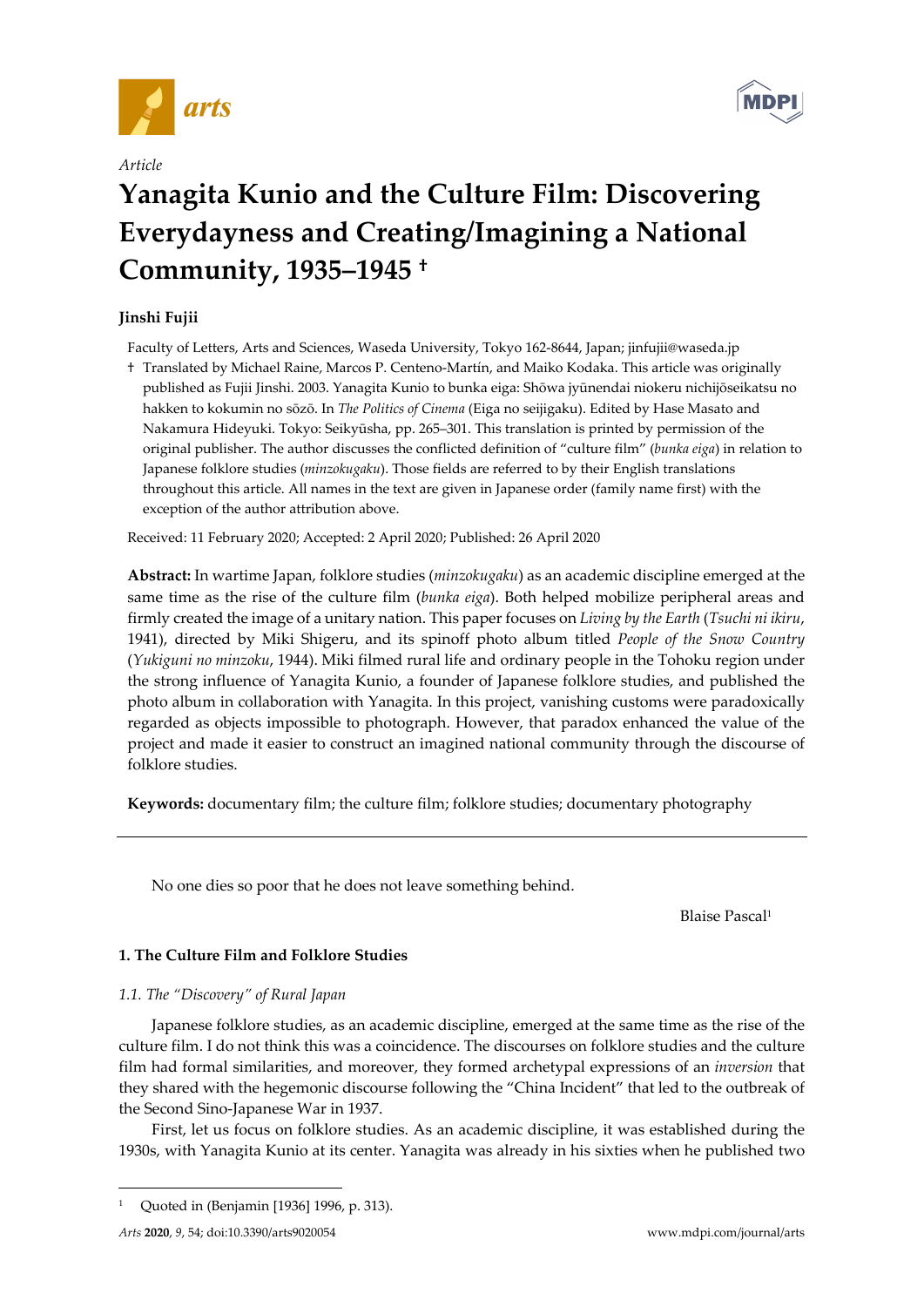books of methodology, *Folklore Theory* (*Minkan denshō ron*) in 1934 and *Methodology for the Study of Regional Ways of Life (Kyōdo seikatsu no kenkyū-hō*) in 1935.2 In addition to those books, in 1935, Yanagita created a study circle, the Association of Folklore *(*Minkan denshō no kai), at his home and published the journal known as *Folklore (Minkan denshō*), through which his students started their systematic studies. This sequence of events, driven by the force of Yanagita's personality, established folklore studies as an academic discipline and gained it wide recognition in Japanese society.<sup>3</sup> However, it is important to note that Yanagita resisted the label of folklore studies, because his comprehensive oeuvre expanded beyond existing disciplinary boundaries. 4 Despite Yanagita's concerns, it cannot be ignored that his work circulated as the "Yanagita School" of folklore studies, and he became an authority in the field. The aim of this article is neither to clarify Yanagita Kunio's true purpose nor to explore the contemporary validity of his texts. Even if the image of his work is superficial, it has had enormous social influence, so there is still value in carefully analyzing its functions and effects. That is the sense in which this paper treats "Yanagita Kunio" and folklore studies.

So, what about the culture film? What was the culture film after all? I have already discussed this question elsewhere (Fujii 2001a)<sup>5</sup> and can summarize my argument as follows. The term "culture" film" is usually considered to be a synonym for a "documentary film" (*kiroku eiga*) made during wartime, but this common understanding was only possible in retrospect. Culture film was an empty sign that could be discussed endlessly precisely because it had no fixed definition. In fact, references to the culture film circulated widely in the discursive space of the second decade of the Shōwa period (1926–1989), appearing in various print media. The background to that was the "discovery" of the commercial value of non-fiction films with the popularity of newsreels after the China Incident in 1937 and the start of the compulsory exhibition of culture films in film programs one year after the enactment of the Film Law in 1939. Additionally, it cannot be overlooked that the discourse on culture films made it possible to ignore the twisted "reality" in Japan that was a consequence of the China Incident.6

While folklore studies and the culture film developed in their own way between 1935 and 1945, they became decisively intertwined after the China Incident. The film critic Tsumura Hideo, who participated in the "Overcoming Modernity" symposium, stated in an article published in 1941:

The impact of the China Incident on the politics and culture of Japan was profound in many respects. But the most significant is the nation's interest in the "rural" (*chihō*) and "rural people". In the context of total war and the creation of the military state, the problem is how to understand the particularity of rural Japan and develop it appropriately, with a view to the destiny of the nation as a whole, in an organic relation to the urban.

#### Tsumura (1941, pp. 21–22)

According to Tsumura, the total war system following the China Incident caused the nation to turn its gaze toward rural areas, and indeed, the number of films featuring villages suddenly increased in this period. As the editor of the bulletin of Fumin Kyōkai (Association for Enriching Japanese Nationals), Kimura Taijirō, stated:

<sup>2</sup> The former reprinted in (Yanagita [1934] 1998), the latter in (Yanagita [1935] 1998). The advertisement when the first book was published by Kyōritsusha read: "The first systematic study of folklore" in *Tabi to densetsu* (Travel and Folklore), October, 1934.

<sup>3</sup> It is also significant that many introductory texts on "folklore" were translated in the 1920s. See (Makita 1972, pp. 131–32).

<sup>4</sup> *Folklore Theory* begins: "It seems a little early to use the word Folklore Studies as a common noun in Japan". See also (Karatani 1993, pp. 258–80).

<sup>5</sup> This was translated by Jeffrey Isaacs as "Films That Do Culture—A Discursive Analysis of Bunka Eiga, 1935– 1945" in *Iconics* 6 (2002).

<sup>6</sup> In a narrow definition, culture films were only films that had been authorized by the Ministry of Education according to the Film Law criteria. However, it was clear from the discourse on culture films at the time that the definition was more inclusive than that.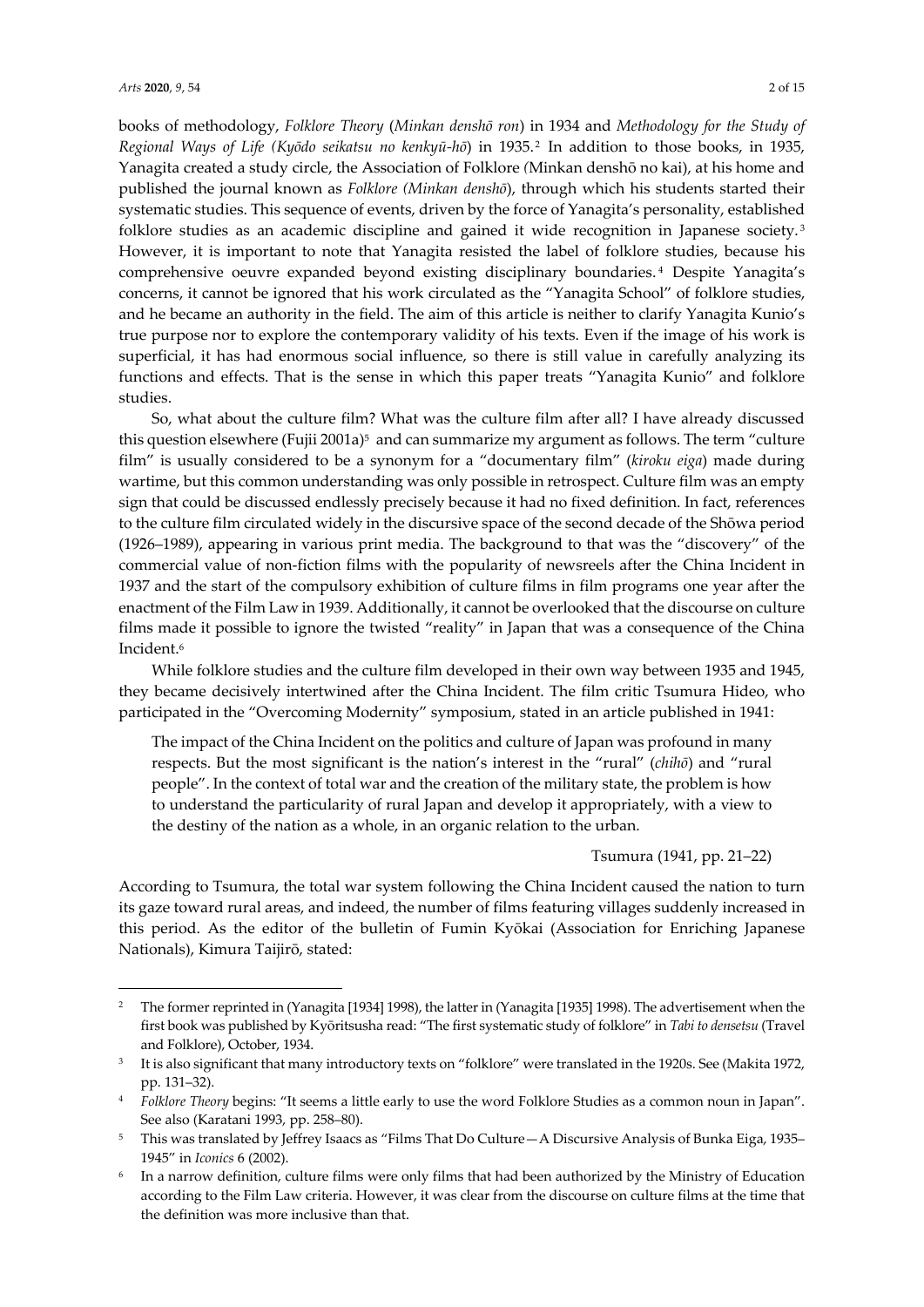Recently, a particular cinematic genre of "peasant film" has appeared. As a critique of films that until now were too focused on the city, and for social reasons to do with the increased interest in rural villagers and farmers in the current circumstances, it is a clear step forward for Japanese cinema, which has finally developed into a cinema based on a comprehensive sense of the masses that includes rural villages and people.

#### Kimura (1939)7

Kimura mentioned films such as *Earth* (Tsuchi, 1939), *Airplane Roar* (Bakuon, 1939), *Nightingale*  (Uguisu, 1939), and later *Horse* (Uma, 1941) as good examples. Those are all feature films, but culture films were also subject to the same phenomenon. According to Aihara Shūji's research, between January and June 1941, 58 of the 135 authorized culture films (43% of the total) were "related to domestic production and culture". Within this category, films about "agriculture and farming" numbered 38, comprising 28% of the total (Aihara 1942).8 As Aihara argues, many of the 18 "natural science related" films could also be categorized as "agriculture and farming", which indicates the rapidly growing interest in rural villages in culture films of the time (although this chaotic categorization also illustrates the confusion about this concept). Therefore, the culture film and folklore studies shared an overlapping interest in rural areas. 9 Filmmakers were aware of this intimate relationship between culture films and folklore studies.10 As the cameraman Midorikawa Michio stated, addressing young filmmakers in the manual of the state-controlled Film Association of Imperial Japan:

The Japanese study of traditions and ethnology is limited to an extremely specific group of researchers, a state of affairs that we feel sure is closely linked to the current state of our lives. We put too much value on individualism due to our excessively open connection with the world.

However, in the current situation I am happy to see an important new movement that emphasizes Japanese cultural awareness. In fact, the leaders of this movement have never been asleep *and good results will come from their example* (…) We have come to the time when we should look back on tradition. We are becoming aware of the chaos which emerges if our lives do not take root in tradition.

## Midorikawa (1940, pp. 69–71)

As the emphasis in the quotation shows, what had been "discovered" was not something that had appeared recently. It had been there all along, but it did not attract any attention since it was too quotidian.

<sup>7</sup> The ideal peasant film mentioned in this article was the American film *Our Daily Bread* (1934), which shows that the concern was not limited to Japan. For instance, the first International Agrarian Film Competition was held at the 15th general meeting of the International Institute of Agriculture in Rome in 1940. See (Donini 1941).

The background to this phenomenon was a letter from the Home Office that stated, "films about production, especially agriculture, should be encouraged", printed in *Kinema Junpō*, January in 1941, and quoted in (Kinema Junpō Sha 1976, p. 83); the promotion of rural lives was encouraged in (Cultural Department of the Imperial Rule Assistance Association [1941] 1985).

<sup>9</sup> The interest in rural Japan was thematized in literature earlier than film. For instance, *Before the Dawn*  (Yoakemae) by Shimazaki Tōson was completed in 1935, followed immediately by the serialization of Kawabata Yasunari's *Snow Country* (Yukiguni). Uchida Tomu*'s Earth* was also based on the original novel by Nagatsuka Takashi published in 1910, though it was influenced by the success of an adaptation by the Shin Tsukiji troupe in the Tsukiji little theatre. Shikiba Ryūsaburō, who joined Yanagi Sōtetsu's Mingei movement, stated that it was literature that first found value in rural Japan, and this "literature of the soil" (distinguished from proletarian literature) was inherited by the culture film (Shikiba 1941).

<sup>&</sup>lt;sup>10</sup> Reflecting on the culture films of 1940, Tsumura Hideo pointed out an impasse in their production. Since "relying only on culture film producers might limit the range of expression (…) a way forward for exploring rural lives would be to get advice from Yanagita's Association of Folklore. Understanding folklore studies is also necessary" (Tsumura 1941, p. 145).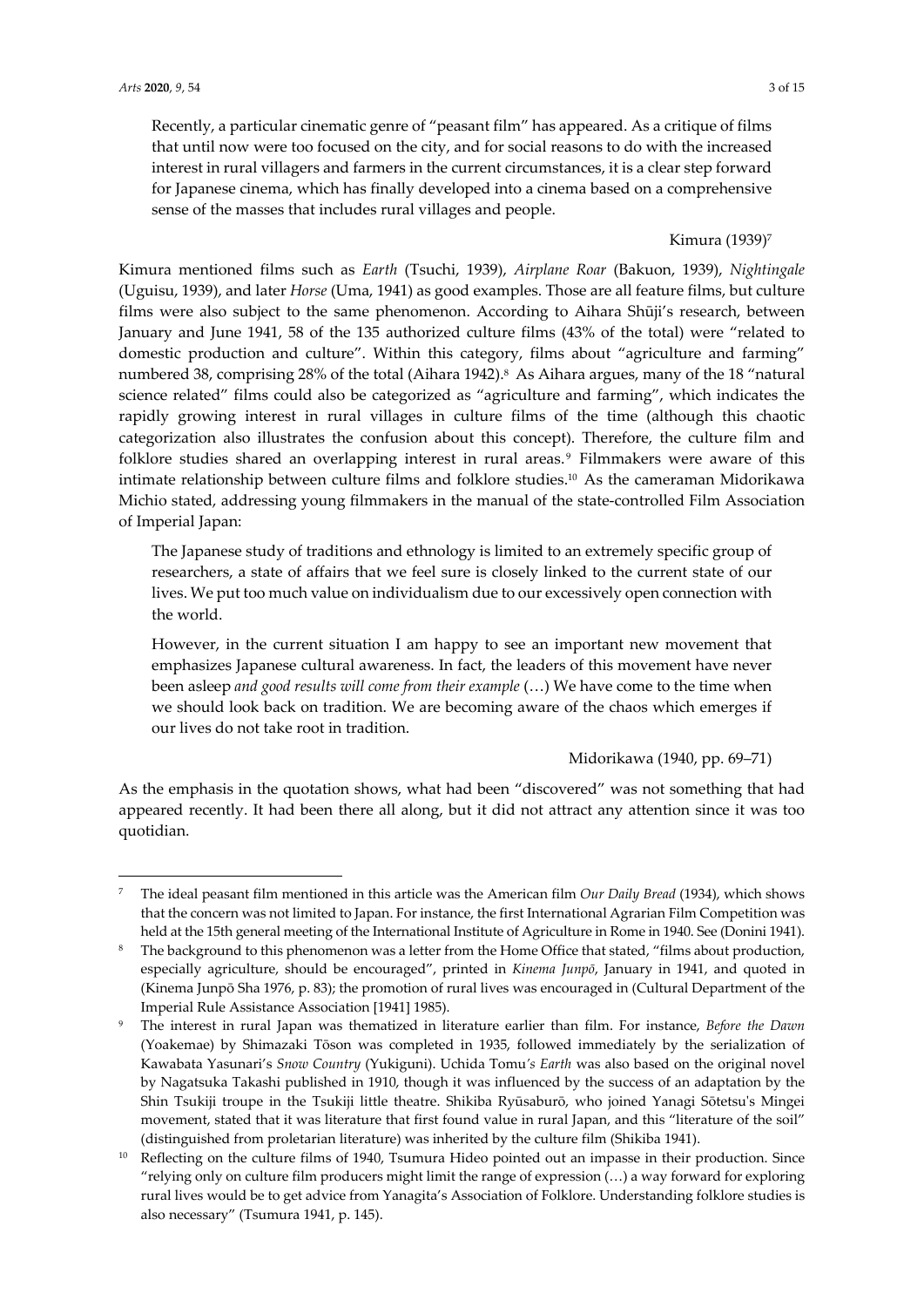A sense of loss was necessary to "discover" rural life, which had become so familiar that no one noticed its importance. After the First World War, the migration to cities to serve in heavy industry triggered a sudden population crisis in rural areas, and the military enlistment of the younger generations after the China Incident added to the pressures on farming and fishing villages. Those accelerated changes threatened traditional life with extinction. As a direct result, the everyday life of rural Japan came to be retrospectively held dear. Borrowing Midorikawa's expression, this was discovered by those who "looked back" and became aware of the chaotic situation. As Tsumura Hideo wrote: "I have been thinking of various things since the emergence of the culture film in Japan. Most importantly, that these films allowed us to see the 'faces' of rural areas and rural people" (Tsumura 1941, p. 21). This statement does not mean Tsumura never saw faces of people from the countryside. It simply highlights the fact that without this discovery, Tsumura would not have noticed the value of those "faces", which sparked "a certain emotional impression" when they were seen. This "discovery" was made at the historical crossroads/crisis situation (conjuncture) in which everyday rural life was vanishing by virtue of being ignored, retroactively bestowing value on that life precisely because of the urgency of the crisis that threatened it.

## *1.2. Created/Imagined Japan*

The southern and northern parts of Japan provide extreme examples of the situation described above. The former is Okinawa and the latter is the Tohoku region, which has very snowy winters. Although it has been widely argued that Okinawa played a key role for Yanagita Kunio and the establishment of folklore studies,<sup>11</sup> the relationship between the culture film and Okinawa shall be discussed in a separate paper, since films featuring the snow country were the core of this film genre. The following section will focus on some culture films which were clearly produced from an ethnographic interest in the snow country, but before that, it is worth taking a glance at a film on the subject that was not created from such an ethnographic approach. This will help us understand the image of the snow country in the context of contemporary culture films.

Culture films were considered boring until the release of Ishimoto Tōkichi's *Snow Country*  (*Yukiguni,* 1939), which was the first masterpiece of the genre. 12 It was not only commercially successful but also had a warm reception among critics and won a prize from the Ministry of Education. 13 The film was produced by Omura Einosuke´s Geijutsu eigasha, a studio that also published the journal *Folklore Research* (*Minzokugaku Kenkyū*). Geijutsu eigasha was as important as the Tōhō studio in the production of culture films. The entire shoot took three years and was edited from footage taken in various areas such as Yamagata and other places in Tohoku, Hokkaido, and Hokuriku.

The film begins with a scene of a running steam train. First, we see black soil farms, white mountains appearing gradually from the distance, and a man removing snow alongside the tracks when the train enters the snow country. This introduction, getting gradually closer to the destination, functions as a stereotypical "story of arrival" that often conceals estrangement in the encounter with the other.14 It could be argued that the film is quite literally passing through Kawabata Yasunari's "tunnel" in his novel *Snow Country* (Karatani 1997, pp. 42–44)*.* Here, the chain of short shots emphasizes the feeling of movement and the beauty of the remaining machinery from the 1920s, while, at the same time, the locomotive breaking explosively through the heavy snow suggests the ultimate victory of human beings over nature.

<sup>11</sup> See (Murai 1995; Koyasu 1996, pp. 1–54).

<sup>12</sup> See (Fujii 2001a).

<sup>&</sup>lt;sup>13</sup> *Yukiguni*, first screened at the Hibiya Theatre, which specialized in Western films, was unexpectedly successful (it was rare to screen Japanese films in cinemas for Western films). The award from the Ministry of Education was accompanied by the citation: "depicting snow in Japan's coastal area, it succeeded not only as documentation but also as an indication of the proper way to make culture films" (Advertisement for *Yukiguni* in *Nihon Eiga* 5.6, 1940, p. 117). There must also have been pressure from the letter from the Home Office, mentioned in note 8 (*Earth* was also given an award at the same time).

<sup>14</sup> See (Kitakouji 2003).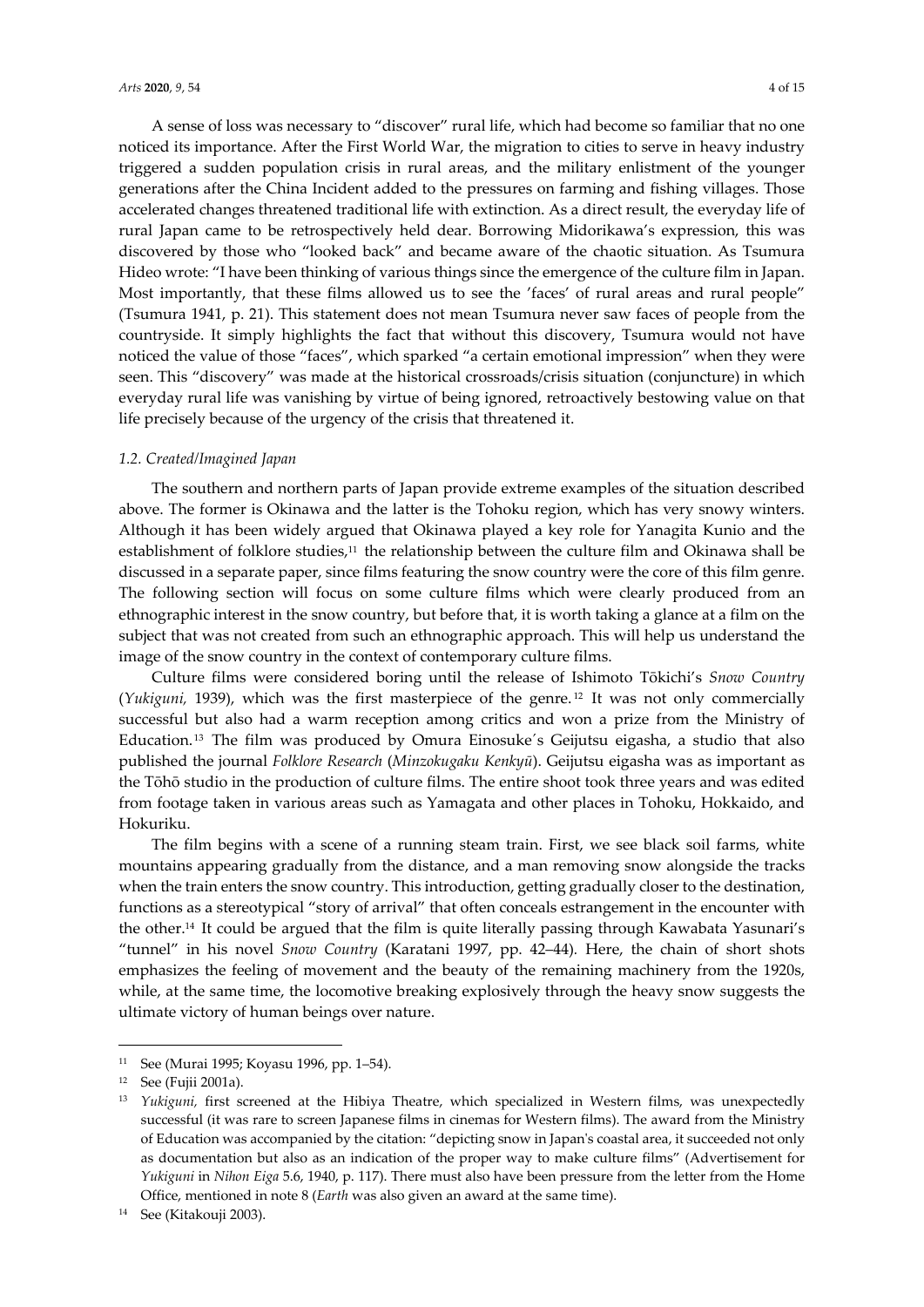After the opening sequence, "the fight of man against snow" in the snow country can be read in different ways, but it shows the influence of a tendency toward social reformism found in Paul Rotha's theory of documentary (Rotha 1938). The portrayal of postmen on snowshoes, the scenes of removing snow and the renovated housing with roofs of a fifty-degree incline on which the snow cannot stick are like a "triumph" over the snow. The voiceover explaining that it is only Japan among the countries of the developed world that suffers from such heavy snow conveys a foreign (Euro-American) perspective on the snow country that was internalized among Japanese people.<sup>15</sup> In fact, *Snow Country* was not sent to the Venice Film Festival despite its popularity. According to Hasegawa Nyōzekan's report, although *Snow Country* was widely recognized as a good culture film, "it was not chosen because of a potentially misleading interpretation of the 'uncivilised' Orient by Western people" (Hasegawa 1939, p. 5). However, Kamei Fumio, a prominent filmmaker in the culture film section of the Tōhō studio, praised the film:

Among the films I have seen this year, although it is strange to say it in front of Mr. Ishimoto, *Snow Country* is one of the best. There is room for discussion in terms of technical aspects; however, I think it is a groundbreaking film because it raises the problem of rural Japan, though many people believe that the value of documentary films lies in showing exotic places, such as *Umi no seimeisen* [*Lifeline on the Sea*, 1933] produced by Yoko-cine and *Dotō wo kette* [*Through the Angry Waves*, 1937], *Shanghai* [1937], *Nanjing* [1938], and *Beijing*  [1938] produced by Tōhō.

Kamei et al. (1940, p. 21)

According to Kamei, the value of the film was the "discovery" of everyday life, and *Snow Country*  played a decisive role in the process through which the culture film discovered everyday life. *Snow Country* contains scenery from various locations. Through this structure, the individual uniqueness of each place is removed. It neglects the diversity of the nation and creates/imagines a general image of "Japan". For example, the film never focuses on poverty in the countryside or intense agrarian disputes. These views of rural Japan produced under the wartime totalitarian order concealed the harsh "reality" as well as contradictions between people in the nation.<sup>16</sup> Following the remark on the turn to rural subjects quoted earlier, Tsumura Hideo went on to mention this deception hidden in the "discovery" of rural Japan:

The concept of the national people (*kokumin*) should acquire a new interpretation in modern Japanese society. When considering the systematic idea of *nation*, it is essential to look differently at rural areas and their people than we have in the past. Rural areas and rural people will gain new value and meaning, which will give birth to a new idea of a *Japanese nation*.

Tsumura (1941, p. 25)

<sup>&</sup>lt;sup>15</sup> Regarding this point, the architect Bruno Taut, who stayed in Japan during the 1930s and taught the idea of Japanese beauty, is significant here. His widely read *Nihon no bi no saihakken* (*The Rediscovery of Japanese Beauty*) was published by Iwanami Shoten in 1939 and included a reference to snow country (Akita in winter) (Taut 1939).

<sup>&</sup>lt;sup>16</sup> It is interesting to note that the perspective on rural Japan at that time seemed to avoid Hokkaido. The difference of its indigenous people was violently erased as a result of the assimilation policies of the Japanese empire. Under the nationalist regime, Hokkaido was probably too problematic a subject. In fact, this land had dairy farms with vast fields that did not fit within the generalized image of the "Japanese countryside" of the time.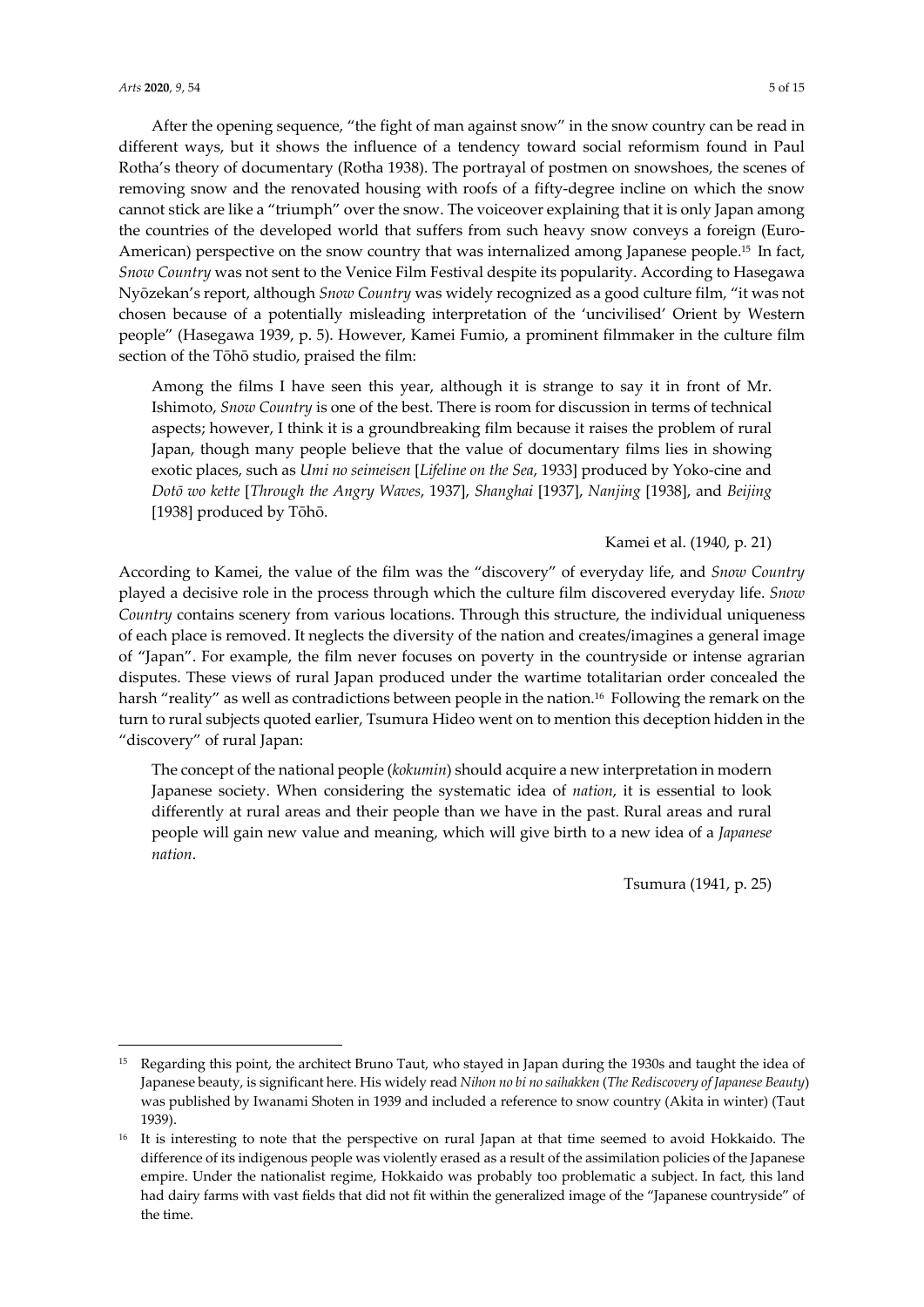#### **2. Miki Shigeru and Yanagita Kunio**

#### *2.1. Living by the Earth (Tsuchi ni ikiru, 1941)*

In the autumn of 1939, a cameraman and a producer visited Yanagita Kunio´s home in Seijō, Tokyo. Their goal was to ask Yanagita for advice on shooting and directing a film about a village in Tohoku. According to the producer from the Tōhō Culture Film Department, while Yanagita seemed confused by the sudden visit at first, he was eventually swept up in the enthusiasm of this cameraman, who had a reputation for his unique persuasiveness. This cameraman was Miki Shigeru. He had originally started his career in fiction film and gained a strong reputation with films such as Mizoguchi Kenji´s *The Water Magician* (*Taki no shiraito*, 1933). However, this was not enough to satisfy Miki, and he sought to explore his subjectivity by jumping into the newly flourishing field of the culture film. His work *The Black Sun* (*Kuroi taiyō*, 1936) received international accolades for his successful shooting of a total solar eclipse. In addition, his work on Kamei Fumio's films, which depicted battlefields on the continent such as *Shanghai* (1938) and *Fighting Soldiers* (*Tatakau heitai*, 1939) was highly regarded.<sup>17</sup> Miki, who was eager to take control of the films he worked on, attempted to persuade studio managers to let him take responsibility for directing and shooting; however, he surprisingly chose Yanagita Kunio as general supervisor even though they had never met before.

The proposal that Miki put to Yanagita was to bring a camera to a village in the Tohoku region and to document the lives of its people, capturing the spirit of the farmers who lived and died on that land. Since Miki had been impressed by two books by Yoshida Saburō, *Notes of an Oga Kanpū Farmer*  (*Oga Kanpū sanroku nōmin shuki*) (Yoshida 1935) and *Journal of an Oga Kanpu Farmer* (*Oga Kanpū sanroku nōmin nichiroku*) (Yoshida 1938), he wanted to film the location where they were written, Wakimoto village in Akita prefecture. Yanagita was moved by Miki's enthusiasm and introduced him to Nara Kannosuke, a renowned ethnologist from southern Akita. As a result, Miki wandered around Akita alongside Nara shooting footage with a Rolleicord twin lens camera and eventually constructed a narrative around that material (Mura 1963).

The film was entitled *Living by the Earth* (*Tsuchi ni ikiru*, 1941). As the producer Mura Haruo recalls, spending a long time shooting a culture film on location was a reckless idea, because its commercial success was unlikely. "The customs in the village were about to vanish due to the worsening of the wartime situation. In those conditions, Miki attempted to portray customs that were rapidly disappearing like snow in early spring" (ibid., p. 179). It was precisely because they were on the point of vanishing that they gained aesthetic value when recorded on film.18 Of course, Miki put a strong emphasis on the "ordinariness" of the locations (Miki 1941b) because his point of view was one that gave retrospective value to absolutely ordinary things.

Given the exceptional nature of this work, film magazines paid great attention to the filming of *Living by the Earth* and anticipated its completion. In January 1941, *Bunka Eiga* published three pages of snapshots of the film locations and an essay by Miki. The first page features a huge portrait of Miki holding a small-format handheld camera (Figure 1). It presented the film as a work of art and Miki Shigeru as an "author". Miki also appears in four out of the total eight snapshots. In one featuring the director on location, the caption states "Miki working hard, wearing a beret".

<sup>17</sup> See (Fujii 2001b).

<sup>18</sup> Miki stated his motive for making *Living by the Earth* in the following way: "peasant customs have changed dramatically in recent years. From straw sandals to rubber shoes, straw rain coats to rubber rain coats, sedge hats to service caps. Women are influenced by the cities and in the summer wear lightweight clothes. They eat curry and rice, ice lollies, Chinese ramen and dumplings. Villages are changing and it is difficult to find peasants like those of the old days" (Miki 1941a, p. 54).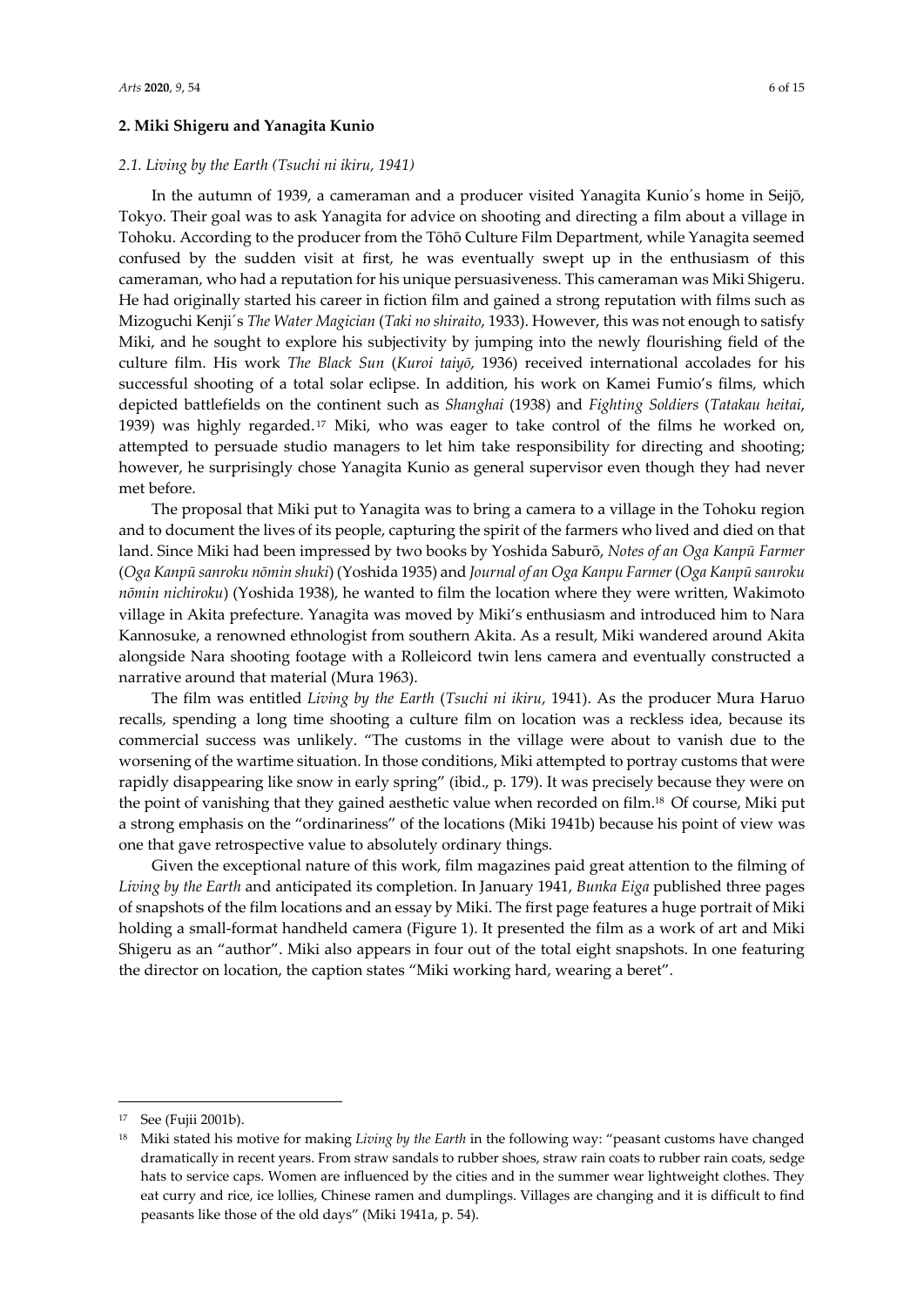

**Figure 1.** "Miki working hard, wearing a beret", *Bunka Eiga*, 1941, vol. 1, issue 1, p. 7. In public domain.

As has already been noted, there was no cameraman at the time whose face was as familiar in the media as Miki (Fujii 2001b). He took on the role of representing all the cameramen of culture films after the "cameraman-viewfinder debate" with Kamei Fumio, published in *Bunka Eiga Kenkyū* in 1940.19 So, when Miki shot *Living by the Earth* with the authority of an "author", the film gained great prestige within the world of the culture film. On the one hand, Miki represented himself as a cameraman looking through the viewfinder and, on the other hand, as a director standing next to the camera. Kamei had started the "cameraman-viewfinder debate" by stating that "a cameraman only looking through the viewfinder is like a blinkered horse" (Kamei et al. 1940, p. 24). In contrast to Kamei's claim, Miki acted as a director of culture films who also looked through the viewfinder.<sup>20</sup>

The shoot for *Living by the Earth* lasted for a whole year, starting in the summer of 1940, and the film was released on 28 October 1941 at feature length with a voiceover by Tokugawa Musei. The last locations were filmed around Honjō village, Yuri-gun area in Akita prefecture, including Wakimoto and Oiwake villages in the south, as well as Katanishi and Yonaizawa villages in the north. The film depicts the process of rice farming, the Namahage festival, the reclaimed land of Hachirōgata Lake, emigration to Manchuria, and the reclamation of land for vacation spots (Miki 1941a). However, *Living by the Earth* was not commercially successful and did not have a warm reception among critics either. Ishimoto Tōkichi criticized the film, arguing that it ended up with a simplistic portrayal of superficial beauty (Ishimoto 1942). Considering that Shigeno Tatsuhiko had a similar opinion, this was probably a common impression of the film (Shigeno 1941).

Although the film cannot be said to have met expectations, I would like to discuss the two works by Yoshida Saburō that inspired Miki Shigeru, *Notes of an Oga Kanpū Farmer* and *Journal of an Oga Kanpu Farmer*, which had been published as a bulletin of the Attic Museum (later restructured as the Institute for the Study of Japanese Folk Culture) established by Shibusawa Keizo.21 Yoshida was a peasant who had lived in the foothills of Mt. Kanpū, Oga peninsula in Akita. As the name suggests,

<sup>19</sup> Editors' note: see Disuke Miyao. "What's the Use of Culture? Cinematographers and the Culture Film in Japan in the Early 1940s" in this issue for a discussion of the debate.

<sup>&</sup>lt;sup>20</sup> The journal *Bunka eiga* features photogravures entitled "Tsuchi ni ikiru hitobito" (People Who Live by the Earth). Additionally, a Special Issue on *Living by the Earth* was published before the completion of the film.

<sup>21</sup> For more information on Keizo Shibusawa, see (Satō 1987).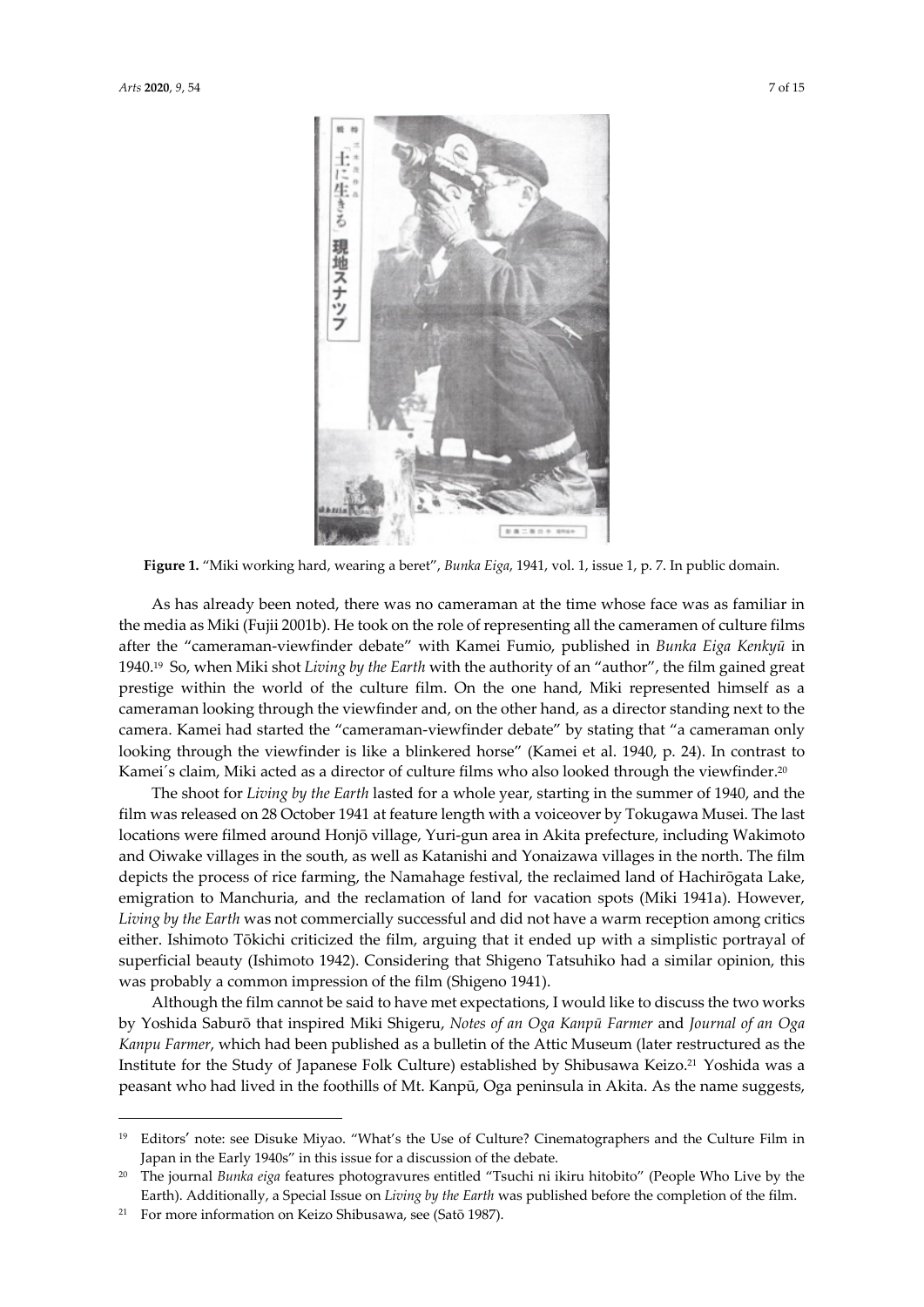*Notes of an Oga Kanpū Farmer* was a collection of Yoshida´s jottings made during his farm work. Ōnishi Goichi who worked at the Nippon Seinen kai (Association of Japanese Youth) recommended Yoshida's writings to Shibusawa. As soon as Shibusawa read them, he decided to publish them. Then, he visited Yoshida´s village with other ethnologists in order to take pictures.22 Publishing *Notes of an Oga Kanpū Farmer* was also encouraged by Yanagita; however, the question is what motivated a peasant such as Yoshida to write these notes. It was the urgent sense of a crisis brought about by sudden changes in village life taking place in front of his eyes. "The village today is affected by modern culture and has almost lost the traces of the past (…) villagers favor theatres and motion pictures rather than monotonous traditional dance" (Yoshida 1935, p. 73).

*Journal of an Oga Kanpu Farmer*, published three years later, was more interesting. It was a photo diary of farming during the entire year, starting on 13 March 1935, with 370 pages of text. A map of farming fields, graphs of incomes and expenses, and records of daily meals were included in the appendix. However, these notes on the daily life of a peasant family, unusual only for its scrupulousness, were regarded as a highly valuable ethnographic record. It is astonishing that it was published in such an expansive format.

Why was Miki prompted by these books to take a camera and document everyday life in the provinces? Yoshida Saburō's work contained rich visual resources. The images became very popular in the media of the time and were later regarded as blazing a trail for "ethnographic photography" (*minzoku shashin*). The reason behind this popularity can be traced to the growth of "new photography" (s*hinkō shashin*) since the 1920s; the rise of mass production; the reduction in prices of equipment; the spread of small-format, lighter cameras; and the development of transportation, which facilitated an increase in tourism.<sup>23</sup> To sum up, Miki's interest in the Tohoku region was born from his contact with Yoshida Saburō's books, but as we can see from the fact that Yoshida's writing was given value by the already-existing system of folklore studies and that "ethnographic photography" was established by the contemporary conditions of media circulation, the gaze turned toward rural Japan in this period was mediated in multiple ways, made possible by the fact that the desiring relation toward rural Japan at the time was profoundly socially constructed. To understand the prominence of a single peasant´s life portrayed in Yoshida's voluminous *Journal of an Oga Kanpu Farmer*, we must take into account that it was the result of a collaboration between culture film and folklore studies, complemented by the discovery of the value of rural life in the "ethnographic photography" published by the mass media of the time. Kumagai Motoichi also documented the countryside by combining graphs with drawings and text in *Photographic Document of Kaichi Rural Village* (*Kaichi mura: Nōson no shashin kiroku*) published in 1938 with the support of Itagaki Takao, an art historian and advocate for "machine aesthetics" who had a big impact on Kumagai. The publication caused a sensation and marked a period in which the daily lives of the common people could be widely transmitted and commoditized through the media.24

This is the context in which *Living by the Earth* was produced. Unfortunately, only 15 minutes of footage are left now, so it is impossible to assess the entire film. However, the legacy of the encounter between Miki Shigeru and Yanagita Kunio fortunately remains in another form.

<sup>22</sup> *Notes of an Oga Kanpū Farmer* included many pictures taken with a 16-mm film camera that Shibusawa had bought in London. It is said that Shibusawa used to bring this camera on his travels to produce ethnographic visual materials (Kawasaki and Harada 2002, p. 22). As I will discuss later, this use of images was unusual in contemporary Folklore Studies.

<sup>23</sup> See (Kikuchi 2001, pp. 149–51).

<sup>24</sup> Later regarded as a pioneering work of folklore studies, Suzuki Bokushi's *Hokuetsu Seppū* (1936–1942) was revised by the meteorologist Okada Takematsu, Yanagita's childhood friend, and published in 1936 by Iwanami Bunko. The development of the Life Composition Movement (*seikatsu tsuzurikata undō*) and "amateur writing" (*shirōto bungaku*) should be considered in the same context. For an account of amateur writing, see (Fujii 2002).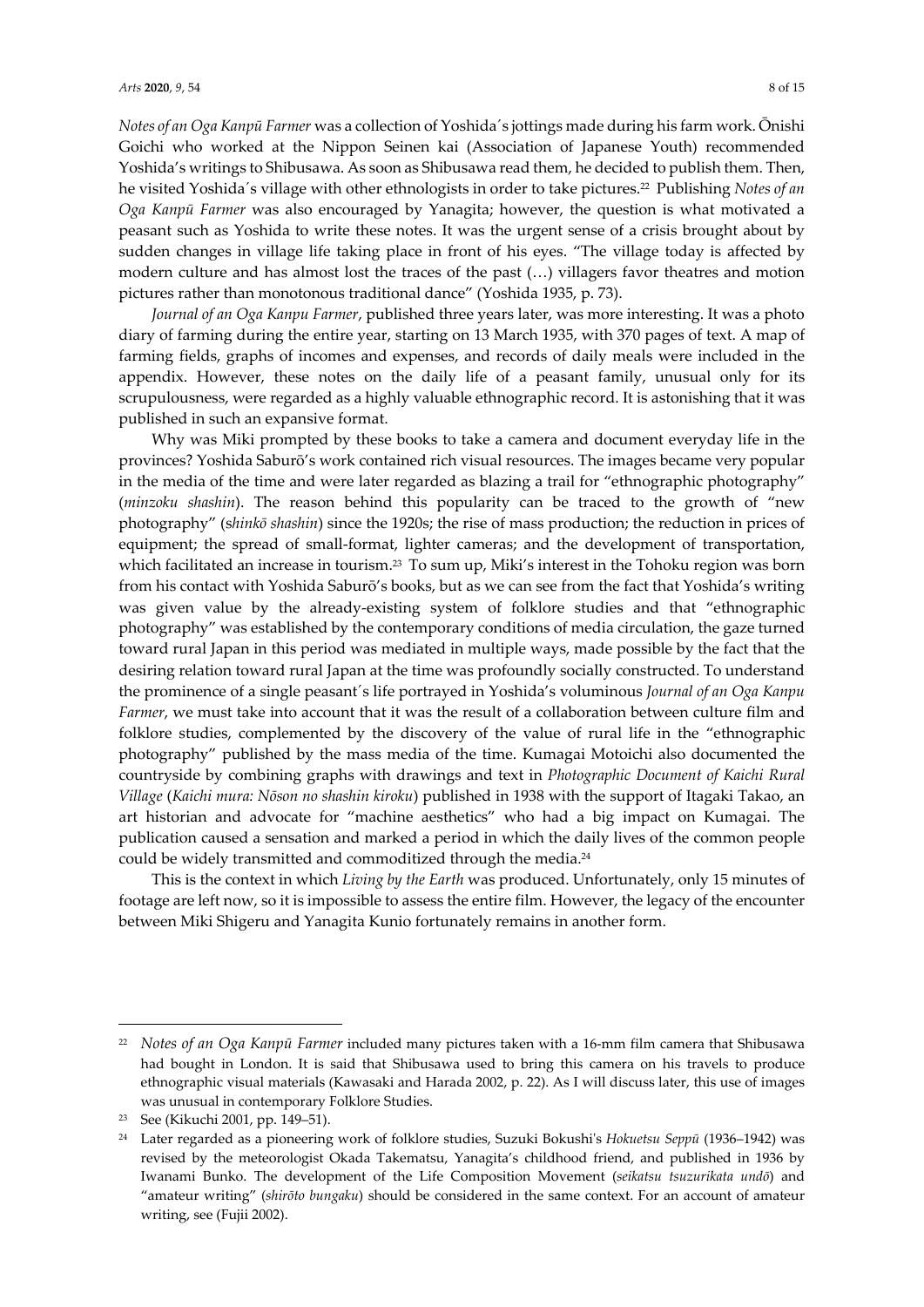#### *2.2. The People of the Snow Country (Yukiguni no minzoku, 1944)*

While he was shooting *Living by the Earth*, Miki took more than two thousand photographs. Some of them were of fast-vanishing customs so they became precious documents from an ethnographic perspective.25 The pictures were to be published as a single photo album. However, the publication was unexpectedly delayed because Miki moved to Southeast Asia as a member of a Military Information Corps, and Mura Haruo took over all the responsibilities of composition and editing. It is said that Mura sought advice from Yanagita Kunio about the selection of photographs and the content of the captions. The completed photo album was titled *Yukiguni no minzoku* (*People of the Snow Country*) and published as a joint work of Miki and Yanagita in 1944. Despite its high price during wartime of 13.10 JPY, five thousand copies of the first edition sold out immediately (Mura 1963).<sup>26</sup>

The photo album consists of 367 photographs taken by Miki with captions depicting daily life in snow country villages, and the essays "Stories of the Snow Country" (*Yukiguni no hanashi*, pp. 1–23), written by Yanagita and "The Annual Events and Customs of Southern Akita" (*Shu to shite Akita-ken Minami Akita chihō ni okeru nenjū gyōji to shūzoku*, pp. 25–58) by Miki. Apart from the focus on images, the album was similar to Yoshida Saburō's books, and so could clearly be categorized as ethnographic material with photographs. In the afterword, Miki states, "the photographs in this book are nothing like so-called "reportage photography" or "art photography"; therefore, if someone expects beautiful things they will be disappointed" (Yanagita and Miki 1944, p. 60). The way Miki emphasized "ordinariness" in his pictures marks his discovery of the value of the quotidian, supporting the value of photographing the world "as it is" (*ari no mama*) (Yanagita and Miki 1944, p. 60). While this is a common idea, photographs that present an object "as it is" do not exist. The impression of representing reality "as it is" is created under specific conditions. Keeping this in mind, how can the photos of *People of the Snow Country* be viewed?

The album begins with a series of pictures of peasants titled "People Living by the Earth" (*Tsuchi ni ikiru hitobito*) (Figure 2). The series of photographs begins with standing figures of the farmers, moves on to close-ups of faces, and then ends with a mix of group photographs and close-ups of hands. This structure guides the reader naturally through their everyday lives. The first photo stands as an emblem of the entire book. Its caption includes a quotation from Miyazawa Kenji, "Ame ni mo makezu" (undefeated by the rain) and continues as follows:

Stone-like taciturnity, not sociable, but eyes overflowing with warmth, mouths hinting at quiet pleasure, a cow-like tenaciousness inscribed in wrinkles; the skin of their faces shines with a sturdy vitality inherited from their ancestors. These people still strongly and deeply possess what city people have long since lost. This is the true face of the Japanese people. (no page number).

This caption strips the idiosyncratic and individualistic characteristics of the countryside and its people and clearly intends to provide a general image of "Japan" and the "Japanese". The method of navigating towards a certain interpretation through a combination of photographs was originally developed by Natori Yōnosuke's *hōdō shashin* (his translation of "reportage photography") exhibited throughout the 1930s.27 The shock function of the best reportage photography is of course removed here, and the photographs are to a great extent shaped in accordance with the wartime system. However, because camera perception is fundamentally different from human perception, the intention of those who apply the caption is always shadowed by the possibility of being betrayed by the photograph itself. Therefore, when a photograph is used for a specific purpose, captions become obligatory (Benjamin [1936] 1995, pp. 559–600).

<sup>&</sup>lt;sup>25</sup> Miki pointed out that the popularization of the solar calendar in Japanese society after the China Incident changed annual customs in rural areas dramatically (Yanagita and Miki 1944, p. 31). The solar calendar in Japan was adopted in 1873; however, there were some areas that still used the old lunar calendar in the 1930s.

<sup>26</sup> According to Murai Osamu, the publication of *Folklore Studies* was excepted from the suppression of speech under the militaristic government (Murai 1999, p. 263). In that respect, folklore studies accommodated itself to the wartime system.

<sup>&</sup>lt;sup>27</sup> On reportage photography, see Chapter 11<sup>,</sup> in (Kawasaki and Harada 2002). Also (Kaneko 2000).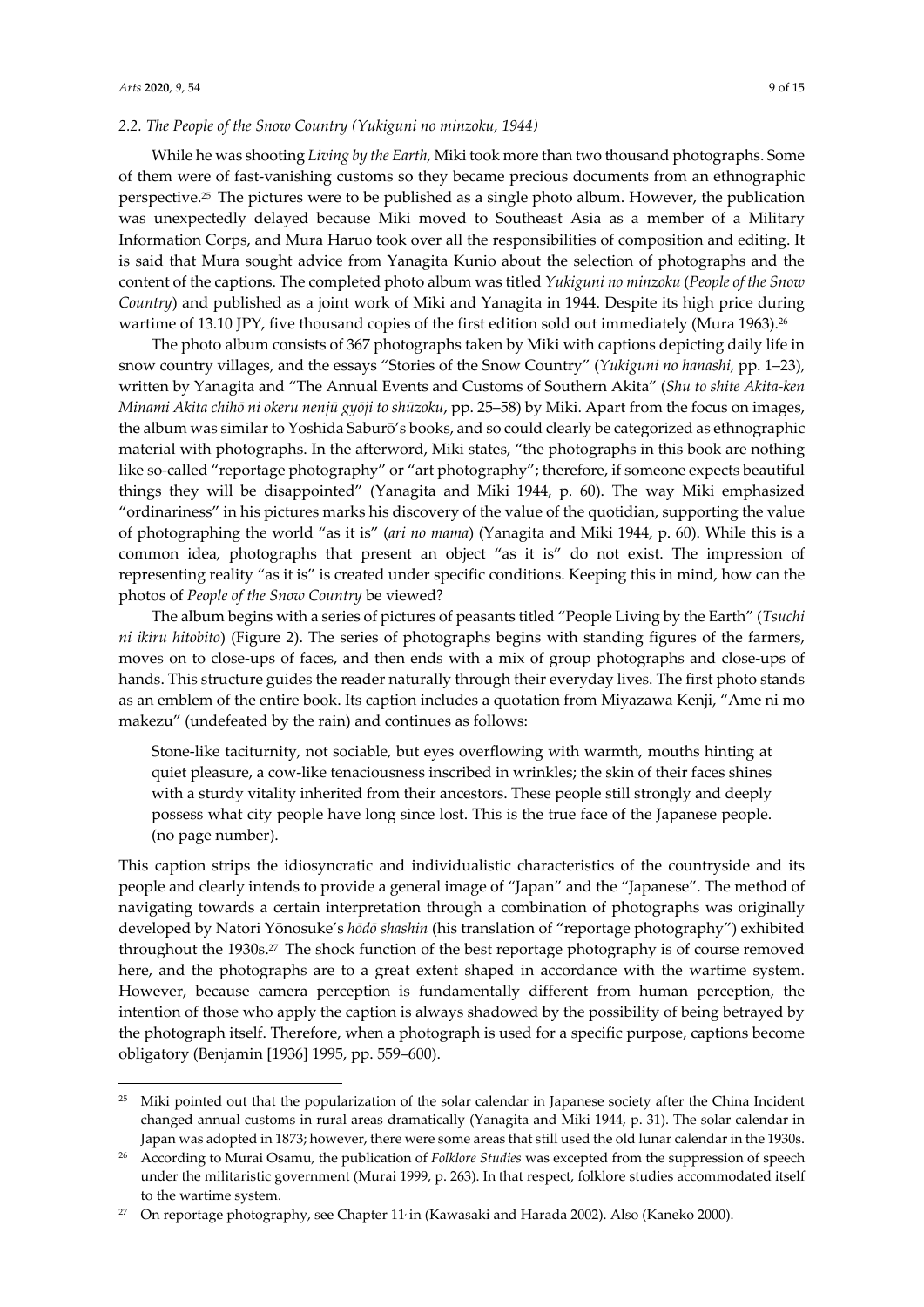

**Figure 2.** Page from "People Living by the Earth", *People of the Snow Country* (*Yukiguni no minzoku*, Yanagita and Miki 1944). In public domain.

As discussed when analyzing Ishimoto Tōkichi's *Snow Country*, attention towards the snow country in this period was not aimed at discovering differences within a standardized nation, but at imagining and creating a generalized image of "Japan". The album *People of the Snow Country* surely shared this perspective on the snow country, inviting the audience to adopt a similar perspective. Of course, we cannot equate the claims for modernization to "improve" rural life in the film *Snow Country* and the attempt to document a vanishing everyday life in the album *People of the Snow Country*. Nonetheless, we cannot ignore the fact that Social Reformism and folklore studies, which seem to be opposed, shared a deep connection and a common purpose of creating a national people (*kokuminka suru*).28

Yanagita Kunio appears at the end of this series of images in *People of the Snow Country*. As Kikuchi Akira also points out (Kikuchi 2001, p. 56), it is very strange that Yanagita's text, titled "Stories of the Snow Country", does not connect to the images in any way. There are references to ethnographic images in general but no references to any specific photograph, which seems to show Yanagita's strong desire to avoid making a direct connection between text and image. Yanagita begins by mentioning the "discovery" of the countryside: "by entering the era when train tracks criss-cross the country, we came to understand a new meaning of the snow country" (p. 4). In the following passage he mentions "photographs":

In any case, many delicate customs remain in the Tohoku area, rescued from oblivion because they are connected to the memory of previous generations. To put it another way, I think that compared to other regions there is a strong sense of taking customary activities seriously, and feeling unsatisfied when those customs are abandoned. But the time is coming when we can no longer say that is true. Now, at last, it is time to say goodbye. It is a great shame that so many of those scenes take place inside gloomy households that cannot

<sup>&</sup>lt;sup>28</sup> Iwasaki Masaya makes the important argument that agrarianism, originally a purely modernist movement, had a fantasy of modern materiality and was not accepted by peasants engaged in a traditional way of life. Eventually, in order to gain support from the peasants, agrarianism performed an about-face (*tenkō*) and was assimilated into fascism and imperialism (Iwasaki 1997).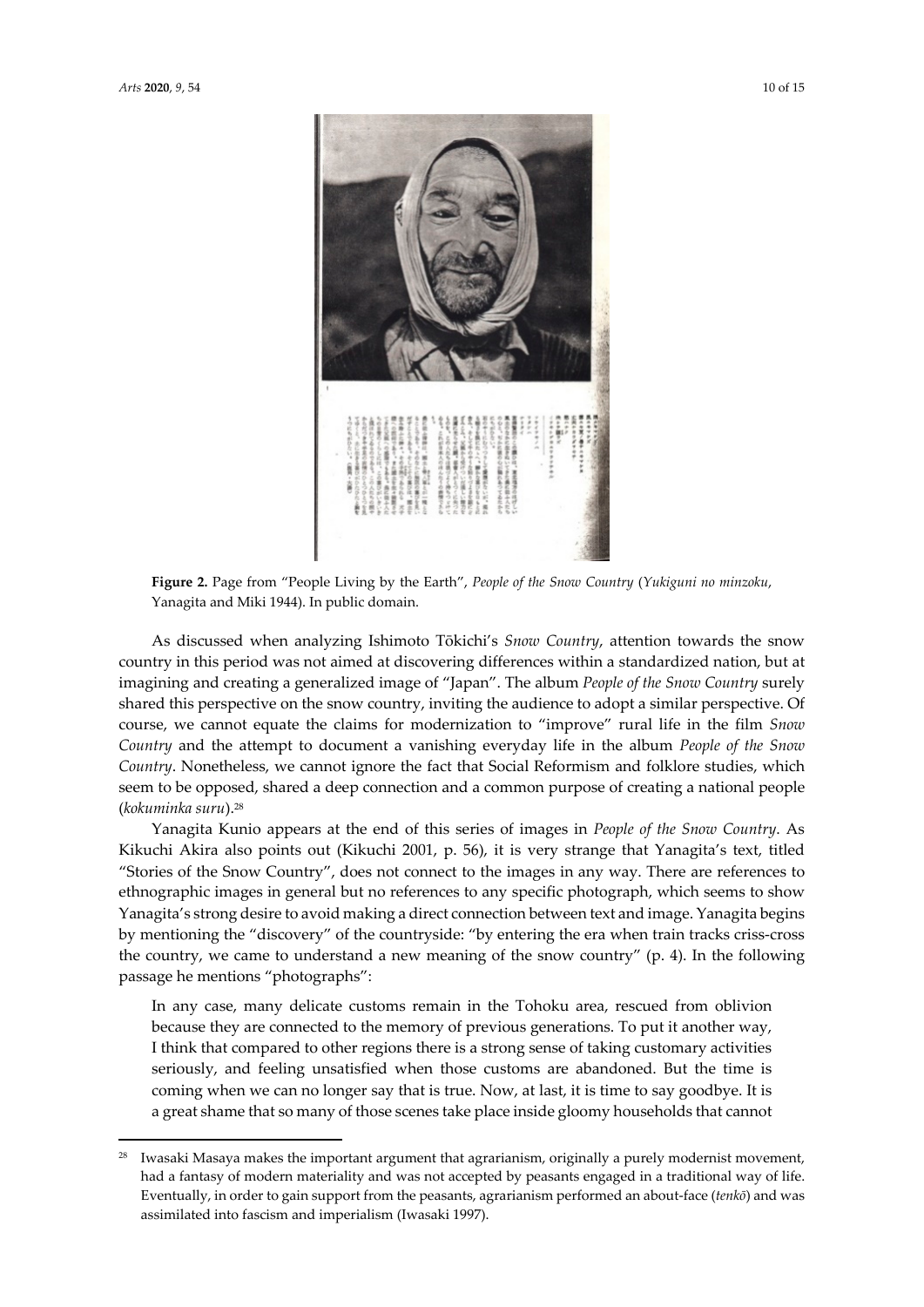even be recorded on photographs. Moreover, it cannot be said that the people of the snow country are satisfied with the feeling of somehow looking down on the lifestyle of their previous world.

The "delicate customs" of the remote region of Tohoku vanish, and those "customs" unfortunately cannot be captured in photographs. Of course, in this quotation, Yanagita may simply be referring to the problem of low light levels. There may not be sufficient light in the peasants' houses, hidden under the deep snow in Tohoku, to capture those customs with a camera. However, this was not the first time that Yanagita made this kind of claim. In "Ethnic Art and the Culture Film" (Yanagita [1939] 2003b),29 Yanagita asserts: "the difficulty of documenting the uniqueness of ethnic art is a common problem among those engaged in folklore studies. The idea of films as a solution is something everyone comes up with". By "ethnic art", here Yanagita meant folk arts that fall into the category of song and dance practices (*kabu shōyō*), which cannot be preserved in the way that sculptures and drawings are. Moreover, they often embrace religious purposes and have a certain value when performed at night in a dark setting. Thus, even if one attempts to film it "as it is" with a camera, inevitably one has to move it to a bright place due to lighting issues. As a consequence, the putative essence of that "ethnic art" is lost:

Especially nuances, colors or something special in ethnic art cannot be represented well enough with the current Japanese film technology. For instance, solemn acts such as a small vow to the mask before putting it and the purification of one's body by pouring cold water upon oneself before dancing are missed. Foreign films are better at depicting the atmosphere of churches because the centrality of musical instruments and hymns in Christianity creates a certain atmosphere.

From this point of view, pessimistically, I think Japanese ethnic art will go extinct.

#### Yanagita and Miki (1944, p. 24)

What is clear here is that Yanagita sees the peculiarity of Japanese ethnic art as the impossibility of capturing it in a photographic image<sup>30</sup> and that the inability to be recorded as a photographic image would lead to the "vanishing" (*shōmetsu*) of "ethnic art". Japanese "ethnic art" manifests itself as a tragic evanescence that announces its own death.<sup>31</sup> In that case, perhaps Yanagita's words gain a special privilege, as he attends to Japan's dying ethnic art. Images cannot fully represent that dying form; only Yanagita's words can record them. Perhaps in this way, Yanagita's text became unshakeable canon for Japanese folklore studies.32

According to Kikuchi Akira, the discourse of folklore studies originally structured the visual components on an abstract surface (Kikuchi 2001, pp. 191–92). Even though photography started to be used in folklore studies from the postwar period, the visual image was only used to strengthen a pre-existing written frame of reference. Each student of folklore studies could easily imagine

<sup>29</sup> In *Nihon Eiga* 4.13. At that time, Yanagita often published in film and photographic magazines and attended meetings associated with visual arts. Those publications were not included in *Teihon Yanagita Kunio shū geppō* (Monthly Report on the Revised Collected Works of Yanagita Kunio) so this material is not easily available for reference.

<sup>&</sup>lt;sup>30</sup> This impossibility of recording corresponds to Yanagita's category of spiritual phenomena, as opposed to tangible culture and linguistic arts, in his classification of the materials of folklore studies (Yanagita [1935] 1998).

<sup>31</sup> Mishima Yukio states, "Even in the beginning, folklore studies smelled like death", in (Mishima [1970] 1976). For the idea of extinction (*metsubō*) in Yanagita, see (Murai 1999) and also (Ivy 1995).

<sup>&</sup>lt;sup>32</sup> The distrust that Yanagita had for photography was based on the assumption that people tended to perform in front of cameras (Yanagita et al. 1943, pp. 40–41; Kikuchi 2001, pp. 151–64). In fact, Yanagita felt dissatisfied by the images of the peasants in *Living by the Earth*, which he thought betrayed an awkwardness caused by a consciousness of the camera (Mura 1963). Although Yanagita's distrust was understandable, such an attitude is connected to the process by which his written texts were canonized, and visual materials that could contradict them were suppressed.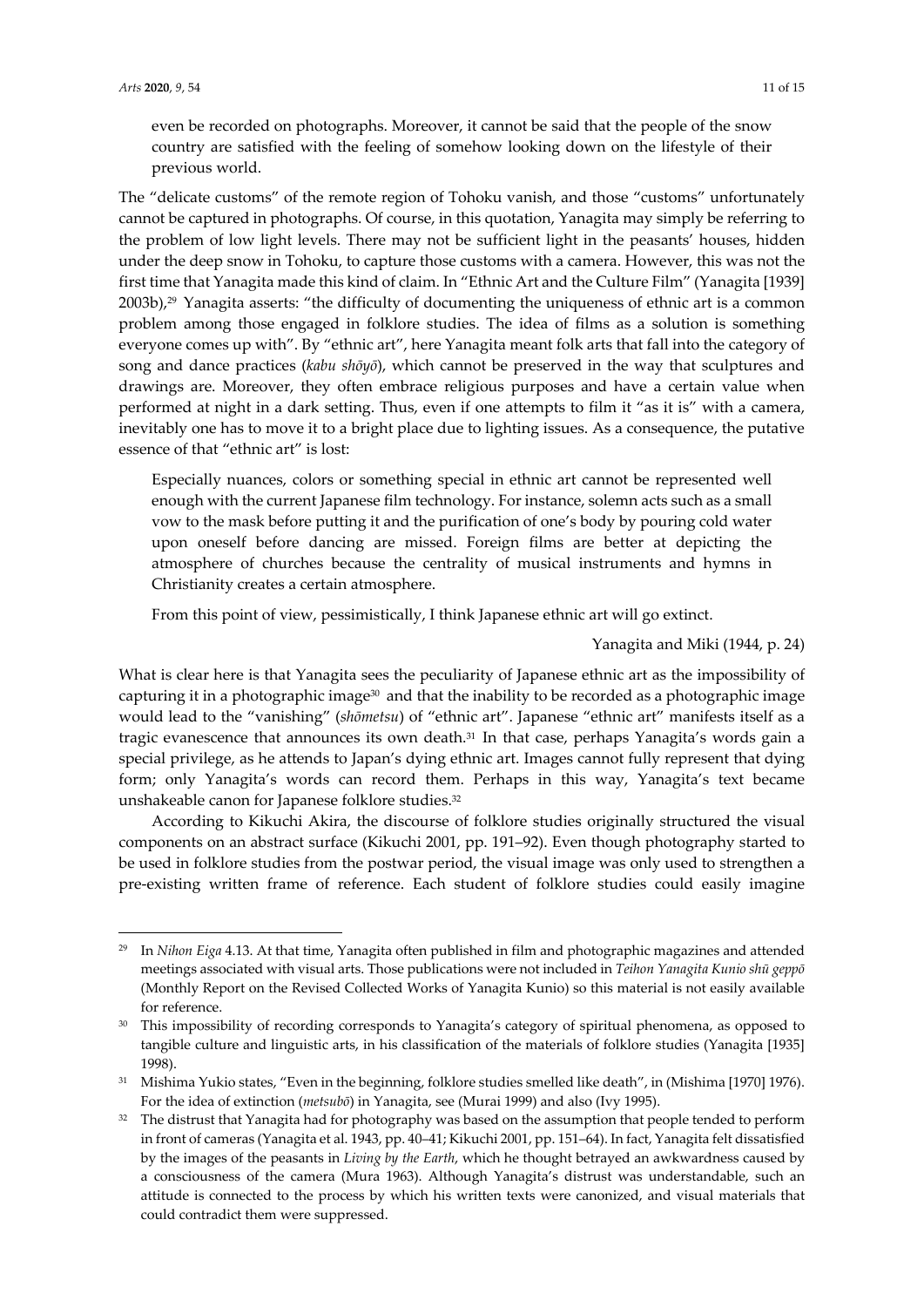Yanagita's version of "Japan" through the "rich visuality of his prose" (and not through visual images themselves).

As mentioned above, photographic images are always shadowed by the possibility of betraying the cameraman´s intentions, because the camera brings a non-human perspective. If folklore studies rendered visual images abstract, perhaps this is the reason why. Perhaps for the same reason, Yanagita and traditional folklore studies did not actively engage with the ethnographic photography mentioned earlier. Just as strict monotheism bans idolatry, folklore studies rejected visual images in order to guarantee its authority.33 In *Stories of the Snow Country*, Yanagita asserts the following, which is nothing other than a declaration of victory for folklore studies: "A great task remains to be undertaken. Japan is a country truly worth the undertaking"  $(p. 21).$ <sup>34</sup>

### **3. "Tunnel" into Snow Country**

Let us return to the discussion on the film *Living by the Earth* in relation to Miki Shigeru. Miki fought against director Kamei Fumio in the shooting of *Fighting Soldiers* (*Tatakau Heitai*, 1939) made during the war in China. The direct cause was that he did not film a Chinese boy whom Kamei had come across and wanted to film. The boy could not understand the situation and so got scared and ran away. Kamei caught him, holding him with a rope, and asked Miki to film him. However, Miki, looking at the boy's fearful face, could not do it.

As I have discussed elsewhere (Fujii 2001b), this rivalry between Miki and Kamei was historically significant because it was the first time a director had accompanied the shoot for this kind of war documentary. Before, the "director's job" was in the studio, editing footage that a cameraman had shot on location according to certain production plans. However, now, the director would join the shooting, and filmmaking was no longer the visualization of a preexisting plan—filming what the director wanted. The filmmaker was now exposed to a "reality" that developed in ways that could not be anticipated. In the case of the aforementioned fearful Chinese boy, the intention of a director became powerless in front of a "reality" that was constantly rewritten. Kamei, who experienced this as a documentary filmmaker for the first time, decided to impose by force his intentions over "reality", while Miki recoiled at that "reality". In other words, Kamei was assured that he could handle the "reality" as if it was in an editing room, while Miki lost his words in front of a "reality" that was beyond human intention.

What made Miki incline toward ethnographic studies was perhaps this sense of fear or reverence toward "reality". As a consequence, external elements appear not as objects of manipulation but rather as objects of emotional attachment. This was Miki´s motivation to document a constantly renewed reality "as it is".35 Nonetheless, I have argued here that the discourse of folklore studies was a system for avoiding "reality". Images themselves are just representations; however, the discourse on photography in the 1930s, as we see in "reportage photography", praised the image's role in both documenting and, at the same time, intervening in the world. This was supported by the series of pictures that were regarded as pioneering "ethnographic photography" and in some ways by the culture film. However, the function of photography in both documenting and intervening in "reality"

<sup>33</sup> H.D. Harootunian (1988) sees a connection between Yanagita the ethnologist and his youthful rejection of photographic realism when he was active as a romantic poet and denied the value of the genre of literary sketch (*shaseibun*).

<sup>34</sup> The meaning of this declaration of victory was made clear in (Yanagita [1939] 2003a). Yanagita, who avoided any systematic theorization, fell into certain contradictions. For instance, at the end of his "Stories of the Snow Country" article, Yanagita hoped that visual materials would record the expansion of the Great East Asia Co-Prosperity Sphere, but even that was due to a specificity of Japan that had no parallel: "We Japanese have a capacity to sense things with the eyes more than in words, which is very rare among the rest of the world" (p. 20). Yanagita in another discussion also mentions the possibility of visual materials for recording intangible culture; however, he seems not to be satisfied with the technology of the time (Yanagita et al. 1943, p. 40).

<sup>35</sup> The following statement by Miki should be understood in this context: "culture films should not be 'directed'. Preparing scripts and directing according to the scenario…this method is not appropriate for documentary films" (Tanaka et al. 1941, p. 41).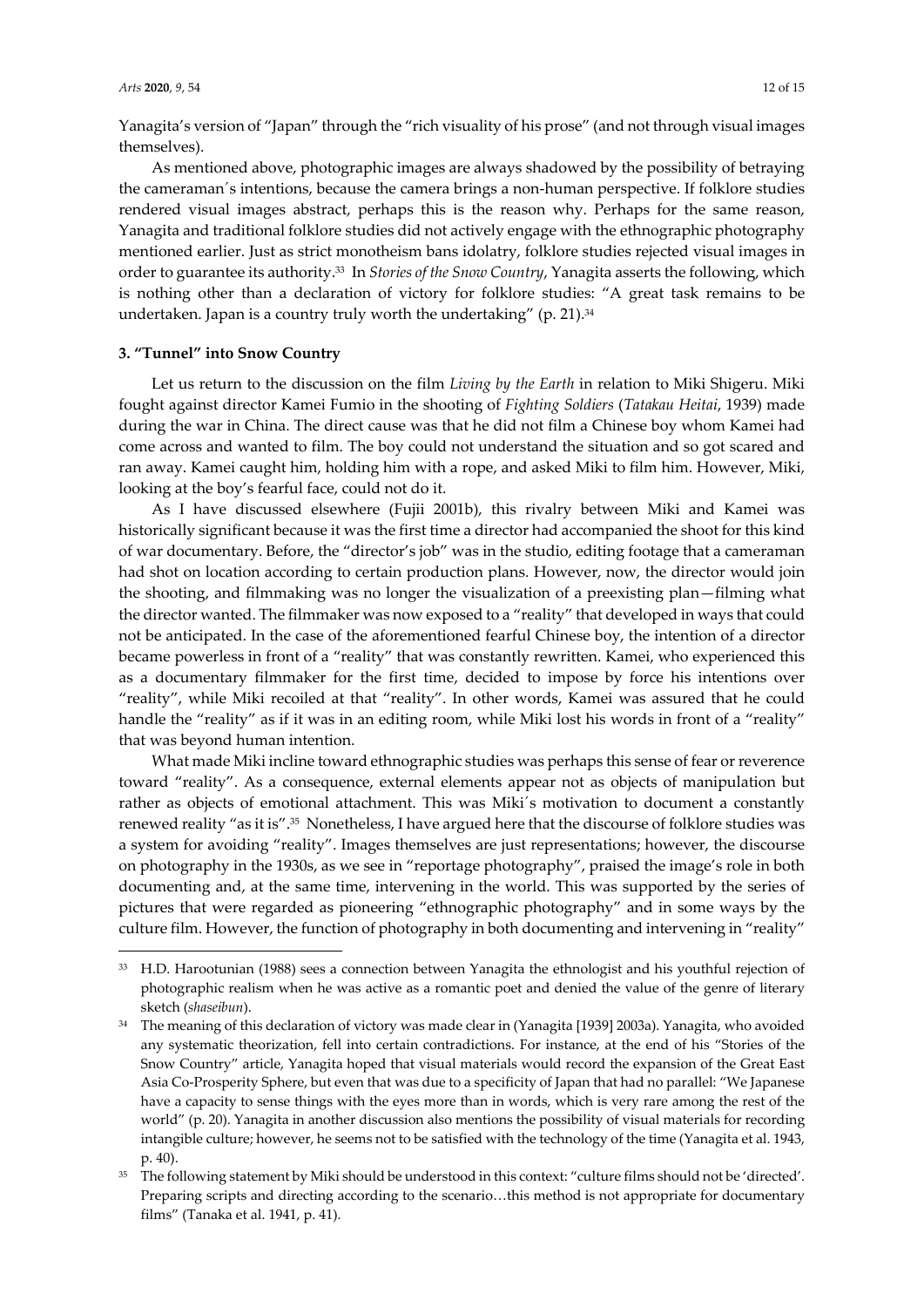was threatening for the discourse of folklore studies, which attempted to systematize itself in this period by canonizing Yanagita's texts. On the other hand, even though the discourse on the culture film tended to mimic reportage photography in praising the essential recording function of the camera, it indulged in a "speech without speaking", a deceptive attention to technique that avoided the reality that could threaten it (Fujii 2001a). Both folklore studies and the culture film pretended to engage with reality, but they were nothing more than forms to escape from it. Perhaps Miki Shigeru hoped to find in folklore studies a new field in which to engage his artistic subjectivity, but, in fact, he simply oscillated between two similar systems.<sup>36</sup>

Koyasu Nobukuni argues that the regional folk songs and diet of common people that folklore studies took as its object of study were absorbed as the material of a "One National Ethnography" (*Ichikoku minzokugaku*) with the "nation" as its subject (Koyasu 1996). Surely, this reminds us of Kamei Fumio's montage: the newly discovered details of everyday life are freely cut together, without ever leaving the editing room, in a "montage" that gives them a particular significance.<sup>37</sup> In fact, the first time Yanagita saw the scenery of the snow country that he had written of so many times was when he watched Ishimoto Tōkichi's *Snow Country*:

I feel empathetic toward the snow country. It was my first time to actually see it in a film, although I had heard a lot of stories. It was profoundly moving to see adults with snowshoes creating a path over the deep snow and leading a group of children to school.<sup>38</sup>

I have to confess is that I was never able to travel during winter due to my work. After getting old, it was even more difficult to enter the life of the snow country due to my physical condition. Therefore, until now I have only been to hot and tropical places.

Yanagita and Miki (1944, p. 22)

So, the film was a "tunnel" into the snow country. Yanagita was already charmed by this tunnel: all he had to do was go through it to see a landscape that had already been prepared. A "tunnel" that makes it possible for us to avoid reality—the discourses on the culture film and folklore studies from 1935 to 1945 constituted such a tunnel.

**Funding:** This translation was supported the Birkbeck Research Committee Strategic Fund.

**Conflicts of Interest**: The author declares no conflicts of interest.

## **References**

-

Aihara, Shūji. 1942. Seisaku kikaku no shōsatsu, Shōwa 16 nen kaiko (Reflections on the Production Plan: A review of 1941). *Bunka Eiga* 2.1: 22–26.

- Benjamin, Walter. 1995. The Work of Art in the Age of Mechanical Reproduction. Translated by Kubo Tetsuji. In *Benjamin Korekushon 1: Kindai No Imi* (*Benjamin Collection 1: The Meaning of Modernity*). Edited by Asai Kenjirō. Tokyo: Chikuma shobō, pp. 583–640. First published 1936.
- Benjamin, Walter. 1996*.* The Storyteller: Reflections on the Works of Nikolai Leskov. Translated by Akiko Miyake. In *Benjamin Collection 2 Essay no Shisō (Benjamin Collection 2: Philosophy in Essays)*. Edited by Asai Kenjirō. Tokyo: Chikuma shobō, pp. 283–334. First published 1936.
- Cultural Department of the Imperial Rule Assistance Association. 1985. Chihō bunka shinkensetsu no konpon rinen oyobi tōmen no hōsaku (Fundamental Concepts and Policies for the New Construction of Rural Culture). In *Shiryo Nihon Gendaishi 13: Taiheiyousensō ka no Kokumin Seikatsu (Archival Materials on Modern Japanese History vol. 13: National Life in WWII)*. Edited by Shirō Akazawa, Kenzō Kitagawa and Masaomi Yui. Tokyo; Ōtsuki shoten, pp. 248–50. First published in 1941.

<sup>&</sup>lt;sup>36</sup> Culture films and folklore studies were also similar in that they functioned refuges for Marxists during the war (Fujii 2001a; Tsurumi 1998).

<sup>&</sup>lt;sup>37</sup> It is also significant that Yanagita compared a central principle of folklore studies, the method of "substantiation by multiple occurrence" (*jūshutsu risshōhō*) to composite photography (k*asane dori shashin*) (Yanagita [1934] 1998, p. 62).

<sup>38</sup> Advertisement for *Yukiguni* in *Bunka Eiga*, 1939, vol. 2, issue 4, no page number.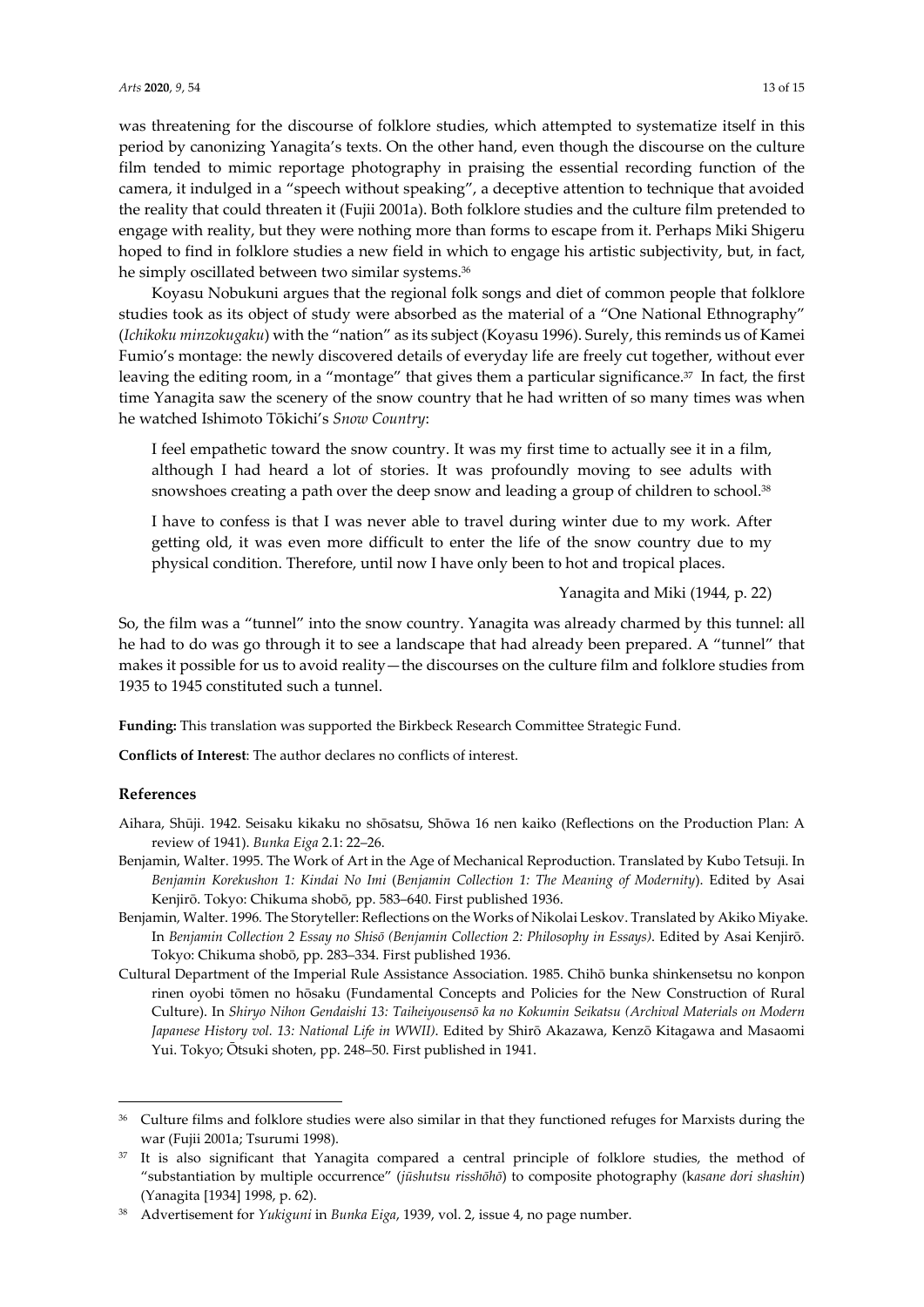- Donini, A. 1941. The Result of the First International Agrarian Film Competition. Translated by Kitazawa Tōhei. *Bunka Eiga* 1.6: 42–43.
- Fujii, Jinshi. 2001a. Bunka suru eiga: Shōwa Jūnendai ni okeru bunka eiga no gensetsu bunseki. *Eizōgaku* 66: 5– 22. Translated by Jeffrey Isaacs. 2002. Films That *Do* Culture—A Discursive Analysis of *Bunka Eiga*, 1935– 1945. *Iconics* 6: 51–68.
- Fujii, Jinshi. 2001b. Torarenakatta shotto to sono unmei: Jihen to eiga 1937–1941 (Shots that could not be taken and their fate: The China Incident and cinema, 1937–1941). *Eizōgaku* 67: 23–40.
- Fujii, Jinshi. 2002. Kashi to fukashi no poritikkusu: Eiga *Kojima no Haru* to sōryokutaisei ka ni okeru 'rai' no hyōshō. (2) Kyōkai no hikinaoshi (Politics of the Visible and the Invisible: The Representation of Hansen's Disease in the Film *Spring on a Small Island* under the Total War System. (2) Redrawing the boundary). *UP*  31.12: 13–17.
- Harootunian, H.D. 1988*.* Figuring the Folk: History, Poetics, and Representation. In *Mirror of Modernity: Invented Tradition of Modern Japan.* Edited by Stephen Vlastos. Berkeley and Los Angeles: University of California Press, pp. 144–59.
- Hasegawa, Nyozekan. 1939. Kokusai eiga konkūru to Nihon (International Film Competitions and Japan). *Nihon Eiga* 4.8: 2–9.
- Ishimoto, Tōkichi. 1942. Bunka eiga geppyō (Monthly Review of Culture Films). *Nihon Eiga* 7.1: 30–33.
- Ivy, Marilyn. 1995. *Discourses of the Vanishing: Modernity, Phantasm, Japan*. Chicago: The University of Chicago Press.
- Iwasaki, Masaya. 1997. *Nōhon-shisō no shakai-shi: seikatsu to kokutai no kōsaku (The Social History of Agrarianism: Intersection of Lifestyle and National Polity)*. Kyoto: Kyoto Daigaku Gakujutsu Shuppankai.
- Kamei, Fumio, Ken Akimoto, Yoshitsugu Tanaka, Kōzō Ueno and Tōkichi Ishimoto. 1940. Nihon bunka eiga no shoki kara kyō wo kataru zadankai (Round-table on Bunka Eiga, from the beginnings to the Present Day). *Bunka Eiga Kenkyū* 3.2: 16–27.
- Kaneko, Ryūichi. 2000. Hōdō shashin no ichi: Journalism to propaganda no kōsaten (The Position of Reportage Photography: Crossroads of Journalism and Propaganda). *Kokusai Kōryū* 88: 50–55.
- Karatani, Kōjin. 1993. *Hyūmoa toshite no yuibutsuron (Materialism as Humor).* Tokyo: Chikuma shobō.
- Karatani, Kōjin. 1997. Kindai Nihon no hihyō: Shōwa zenki 1 (Critics of Modern Japan: The early Showa 1. In *Kindai Nihon no hihyō I: Shōwahen* j*ō (Modern Japanese Criticism I: Showa, Part 1)*. Edited by Karatani Kōjin. Tokyo: Kōdansha, pp. 13–44.
- Kawasaki, Kenko, and Ken'ichi Harada. 2002. *Okada Sōzō, Eizō no seiki: Gurafizumu, puropaganda, kagaku eiga* (*Sozo Okada: Century of Film. Graphism, Propaganda, Scientific Films*). Tokyo: Heibonsha.
- Kikuchi, Akira. 2001.*Yanagita Kunio to minzokugaku no kindai: Okunoto no Aenokoto No 20 seiki (Yanagita Kunio and the Modernity of Folklore Studies: The 20th Century of Aenokoto in Okunoto)*. Tokyo: Yoshikawa Kōbunkan.
- Kimura, Taijirō. 1939. Korekara no nōmin eiga (The Future of Peasant Films). *Eiga to rebyū* 5.9: 50.
- Kinema Junpō Sha. 1976. *Sekai no ega sakka 31 Nihon eigashi* (The World of Film Makers 31: the History of Japanese Film). Tokyo: Kinema Junpō Sha.
- Kitakouji, Takashi. 2003. Han-tōchaku no monogatari (Story of anti-arrival). In *Eiga no seijigaku (The Politics of Cinema)*. Edited by Hase Masato and Nakamura Hideyuki. Tokyo: Seikyūsha, pp. 303–51.
- Koyasu, Nobukuni. 1996. *Kindaichi no arukeorogii: Kokka to sensō to chishikijin (The Archeology of Modern Thought: Nation, War, and Intellectuals)*. Tokyo: Iwanami Shoten.
- Makita, Shigeru. 1972. *Yanagita Kunio.* Tokyo: Chūō kōron sha.
- Midorikawa, Michio. 1940. Kameraman no seikatsu to kyōyō (Lifestyle and Education of the Cameraman). In *Eiga satsueigaku dokuhon (Textbook for Filmmaking), vol. 1*. Tokyo: Dai Nihon Eiga Kyōkai pp. 46–84.
- Miki, Shigeru. 1941a. Tokushū kaisetsu *Tsuchi ni ikiru* (Special Comment on Living by the Earth). *Bunka Eiga* 1.10: 52–54.
- Miki, Shigeru. 1941b. Kome to nōmin seikatsu ni kan suru eiga (Films about Rice and Peasant Life"). *Bunka Eiga* 1.1: 7–9.
- Mishima, Yukio. 1976. Yanagita Kunio *Tōno Monogatari*: meichō saihakken (Yanagita Kunio's The Legend of Tono: Rediscovery of a Masterpiece). In *Mishima Yukio zenshū* (*The Collected Works of Mishima Yukio), vol. 34*. Tokyo: Shinchōsha, pp. 399–402.
- Mura, Haruo. 1963. Yanagita sensei to kiroku eiga (Mr. Yanagita and Documentary Films). In *Teihon Yanagita Kunio shū geppō (Monthly Report of the Revised Collected Works of Yanagita Kunio), vol. 23*. Tokyo: Chikuma Shobō, pp. 179–80.
- Murai, Osamu. 1995. *Nantō ideorogii no hassei, Yanagita Kunio to Shokuminchi-Shugi (The Origins of the Southern Islands Ideology: Yanagita Kunio and Colonialism), Revised Edition*. Tokyo: Ōta Shobō.
- Murai, Osamu. 1999. Metsubō no gensetsu kūkan: Minzoku, kokka, kōshōsei (The Discursive Space of Ruin: The People, The State, and Oral Traditionality). In *Sōzō Sareta Koten: Kanon Keisei, Kokumin Kokka, Nihon Bungaku*